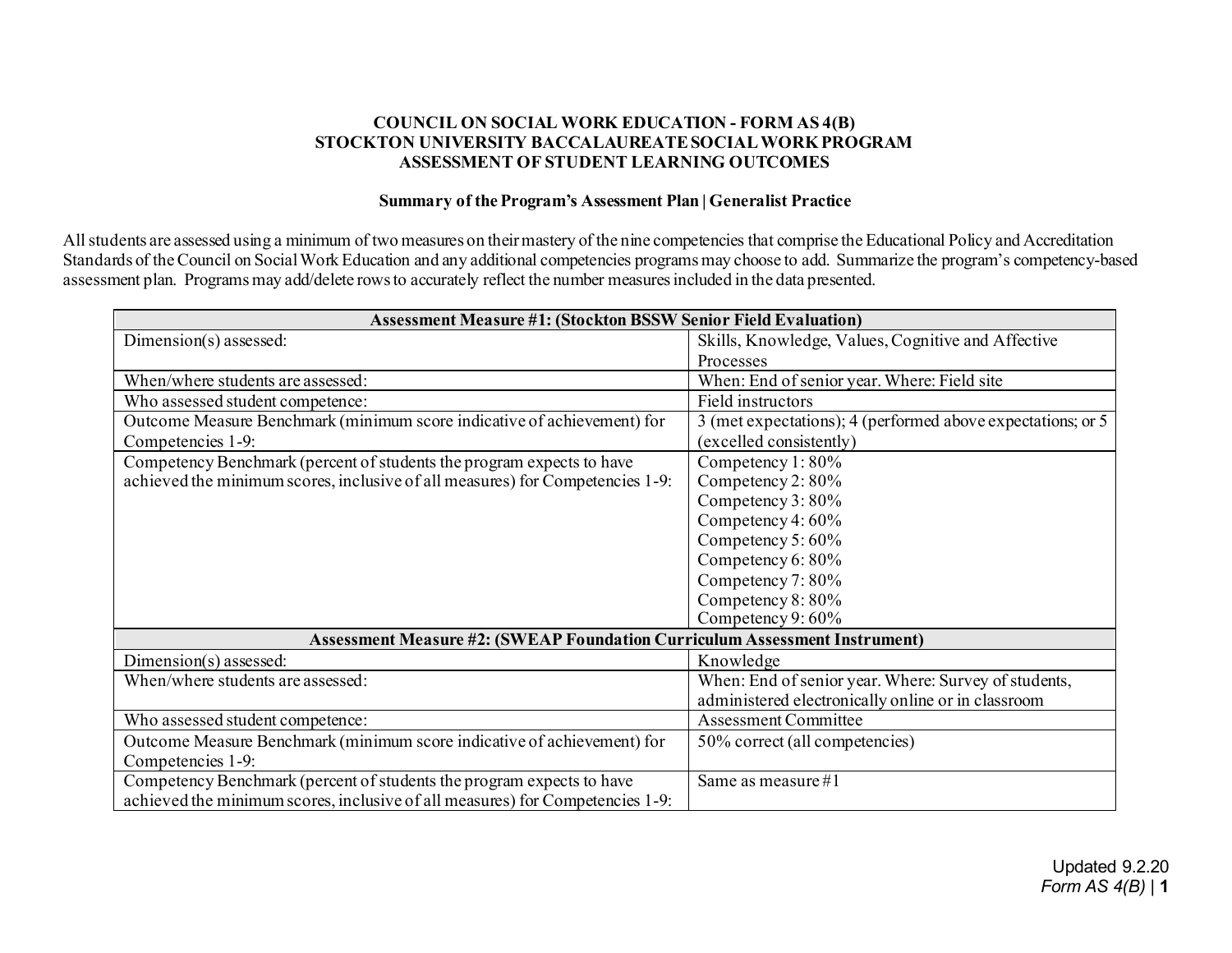## **Directions for completing Form AS 4**

Indicate the benchmark percentage for each competency. The competency benchmark is the percent of students the program expects to have achieved both/all outcome measure benchmarks. Programs calculate the percentage of students achieving each outcome measure benchmark, then calculate the percentage of students achieving each competency inclusive of two or more measures for each program option. Programs with multiple program options must present data for each program option, and in aggregate inclusive of all program options per competency. Programs may add/delete columns to accurately reflect the number of program options offered. *This is a required form.* The assessment data table may be altered to accurately reflect the number of program options offered and additional program-developed competencies program. However, beyond these formatting alternations, the programmay not alter the content of this form.

| <b>COMPETENCY</b>                                       | <b>COMPETENCY</b><br><b>BENCHMARK</b> (%) | PERCENTAGE OF STUDENTS ACHIEVING BENCHMARK                         |                                                |                                                                    |                                                                    |
|---------------------------------------------------------|-------------------------------------------|--------------------------------------------------------------------|------------------------------------------------|--------------------------------------------------------------------|--------------------------------------------------------------------|
|                                                         |                                           | <b>Aggregate</b><br>of Students from All<br><b>Program Options</b> | <b>Program Option #1</b><br>(BSSW Main Campus) | <b>Program Option #2</b><br>(identify location/delivery<br>method) | <b>Program Option #3</b><br>(identify location/delivery<br>method) |
|                                                         |                                           | $n = (Number of students)$                                         | $n = (79)$                                     | $n = (Number of students)$                                         | $n = (Number of students)$                                         |
| Competency 1:                                           |                                           |                                                                    |                                                |                                                                    |                                                                    |
| <b>Demonstrate Ethical</b>                              | 80%                                       | N/A                                                                | 88.50%                                         | N/A                                                                | 88.50%                                                             |
| and Professional                                        |                                           |                                                                    |                                                |                                                                    |                                                                    |
| <b>Behavior</b>                                         |                                           |                                                                    |                                                |                                                                    |                                                                    |
| Competency 2: Engage<br><b>Diversity and Difference</b> | 80%                                       |                                                                    | 97.50%                                         |                                                                    | 97.50%                                                             |
| in Practice                                             |                                           |                                                                    |                                                |                                                                    |                                                                    |
| <b>Competency 3: Advance</b>                            |                                           |                                                                    |                                                |                                                                    |                                                                    |
| <b>Human Rights and</b>                                 | 80%                                       |                                                                    | 88.69%                                         |                                                                    | 88.69%                                                             |
| Social, Economic, and                                   |                                           |                                                                    |                                                |                                                                    |                                                                    |
| <b>Environmental Justice</b>                            |                                           |                                                                    |                                                |                                                                    |                                                                    |
| Competency 4: Engage                                    |                                           |                                                                    |                                                |                                                                    |                                                                    |
| in Practice-informed                                    | 60%                                       |                                                                    | 68.29%                                         |                                                                    | 68.29%                                                             |
| <b>Research and Research-</b>                           |                                           |                                                                    |                                                |                                                                    |                                                                    |
| informed Practice                                       |                                           |                                                                    |                                                |                                                                    |                                                                    |

## **Stockton University Assessment Data Collected during the Academic Year (2020-2021)**

Updated 9.2.20 *Form AS 4(B)* | **2**